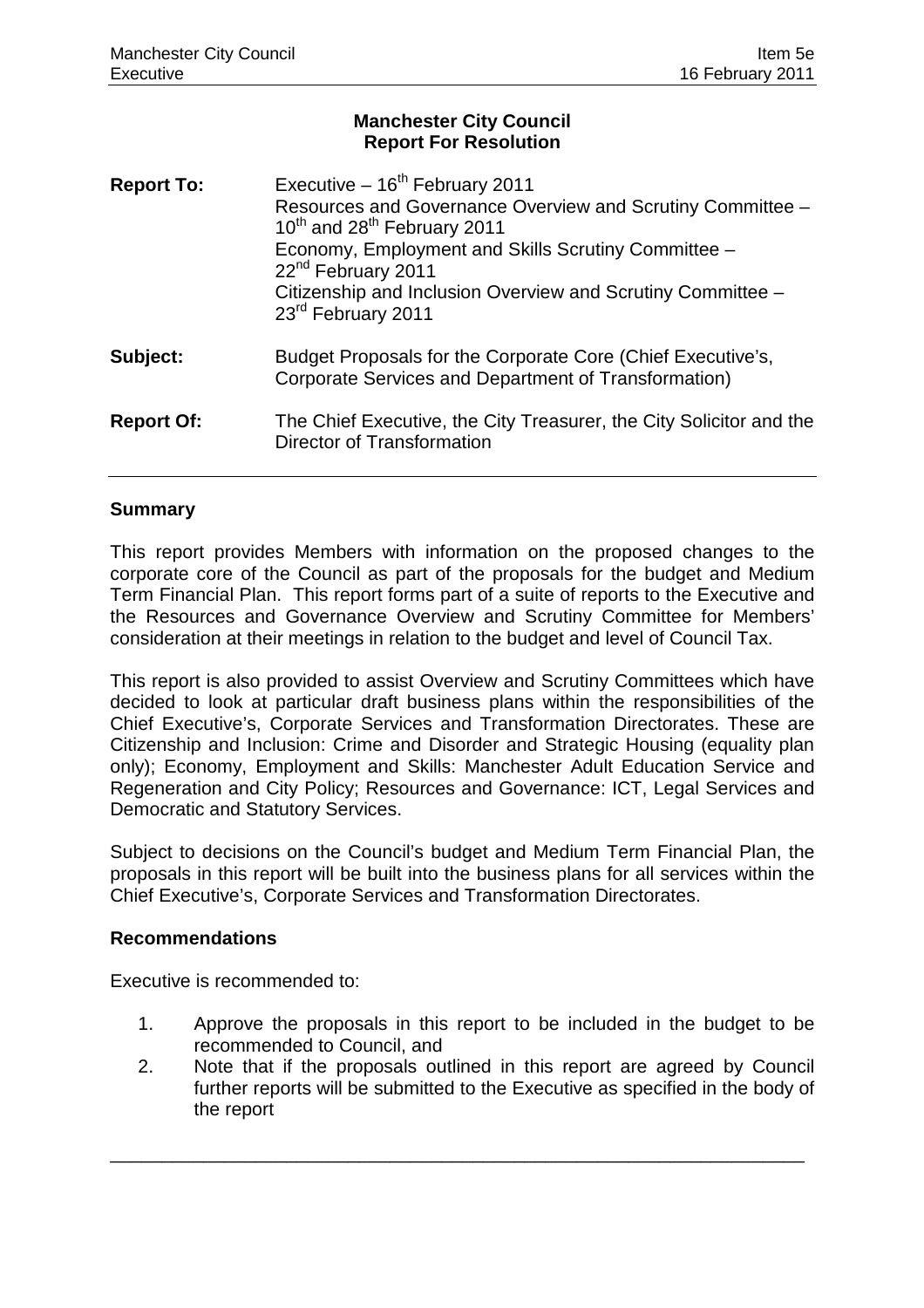## **Wards affected:** All

| <b>Community Strategy Spine</b>                             | Summary of the contribution to the strategy                                                                                                                |  |
|-------------------------------------------------------------|------------------------------------------------------------------------------------------------------------------------------------------------------------|--|
| Performance of the economy of<br>the region and sub region  |                                                                                                                                                            |  |
| Reaching full potential in educa-<br>tion and employment    | The proposals in this report are designed to<br>strengthen the capacity of the core of the Council<br>to support the leadership role of the Council in se- |  |
| Individual and collective self es-<br>teem - mutual respect | curing delivery of the Community Strategy                                                                                                                  |  |
| Neighbourhoods of Choice                                    |                                                                                                                                                            |  |

# **Implications for:**

| <b>Equal Opportunities</b> | <b>Risk Management</b> | <b>Legal Considerations</b> |
|----------------------------|------------------------|-----------------------------|
| Yes                        | Yes                    | Yes                         |

# **Financial Consequences for the Capital and Revenue Budgets**

The proposals set out in this report form part of the draft budget submitted to the Executive, the Resources and Governance Overview and Scrutiny Committee and Council.

# **Contact Officers**

| Name:                                                | <b>Sir Howard Bernstein</b>                                                                             |
|------------------------------------------------------|---------------------------------------------------------------------------------------------------------|
| Telephone: 234 3006                                  | Position: Chief Executive                                                                               |
| E-mail:                                              | h.bernstein@manchester.gov.uk                                                                           |
| Name:                                                | <b>Richard Paver</b>                                                                                    |
| Telephone: 234 3564                                  | Position: City Treasurer                                                                                |
| E-mail:                                              | r.paver@manchester.gov.uk                                                                               |
| Name:<br>Position:<br>Telephone: 234 6958<br>E-mail: | <b>Elaine Bowker</b><br>Strategic Director, Directorate of Transformation<br>e.bowker@manchester.gov.uk |
| Name:                                                | <b>Susan Orrell</b>                                                                                     |
| Telephone: 234 3087                                  | Position: City Solicitor                                                                                |
| E-mail:                                              | s.orrell@manchester.gov.uk                                                                              |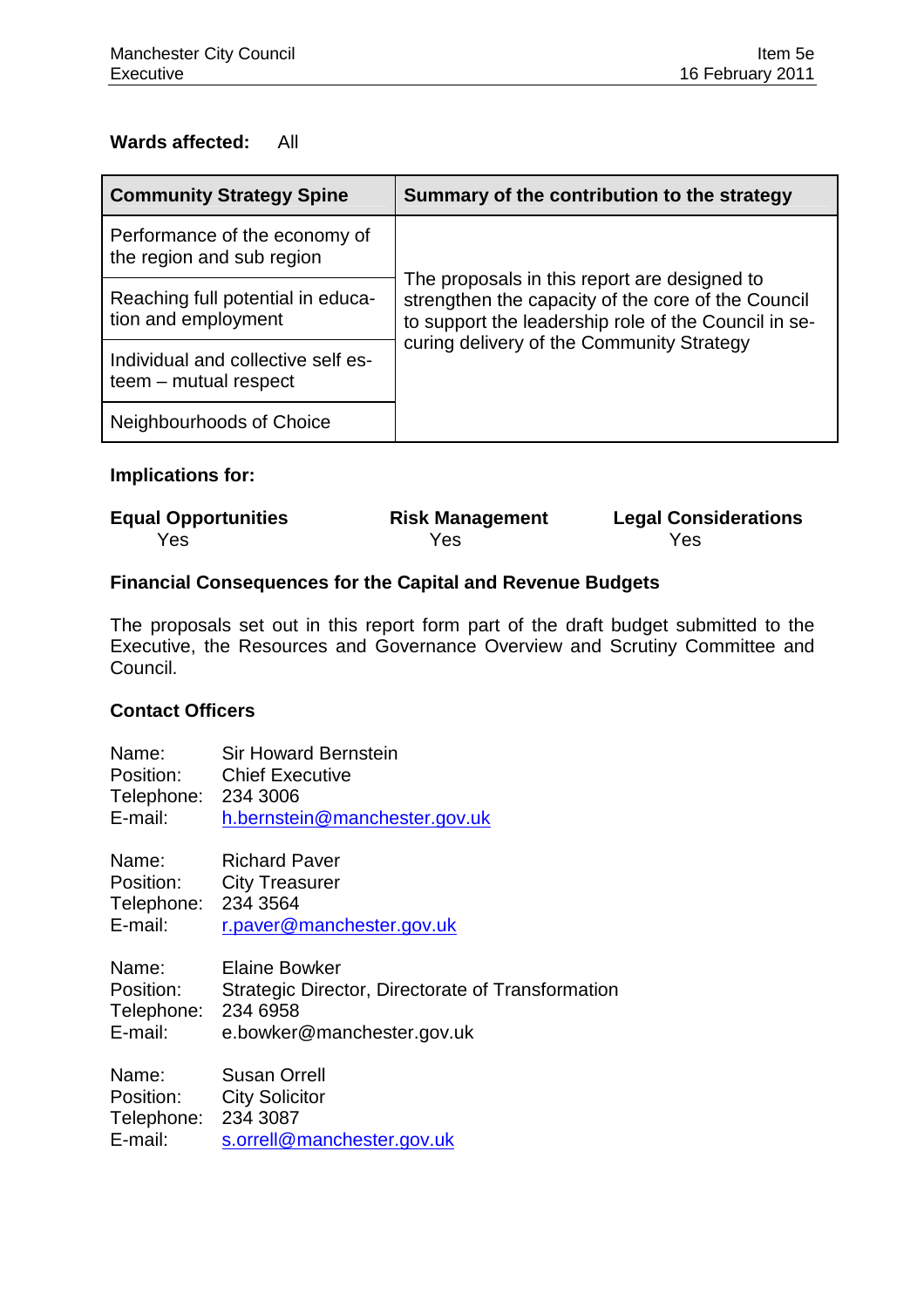| Name:      | <b>Sara Tomkins</b>                   |
|------------|---------------------------------------|
| Position:  | <b>Director of Communications</b>     |
| Telephone: | 234 3706                              |
| E-mail:    | s.tomkins@manchester.gov.uk           |
| Name:      | <b>Steve Mycio</b>                    |
| Position:  | Deputy Chief Executive (Regeneration) |
| Telephone: | 234 3031                              |
| E-mail:    | s.mycio@manchester.gov.uk             |

Name: Geoff Little Position: Deputy Chief Executive (Performance) Telephone: 234 3280 E-mail: g.little@manchester.gov.uk

### **Background Documents (available for public inspection)**

Report to Executive on 22 December re Provisional Local Govt Settlement Report to Executive on 19 January on Financial Settlement 2011/12 + 2012/13. Workforce issue

Final Local Government Financial Settlement from CLG 31 January 2011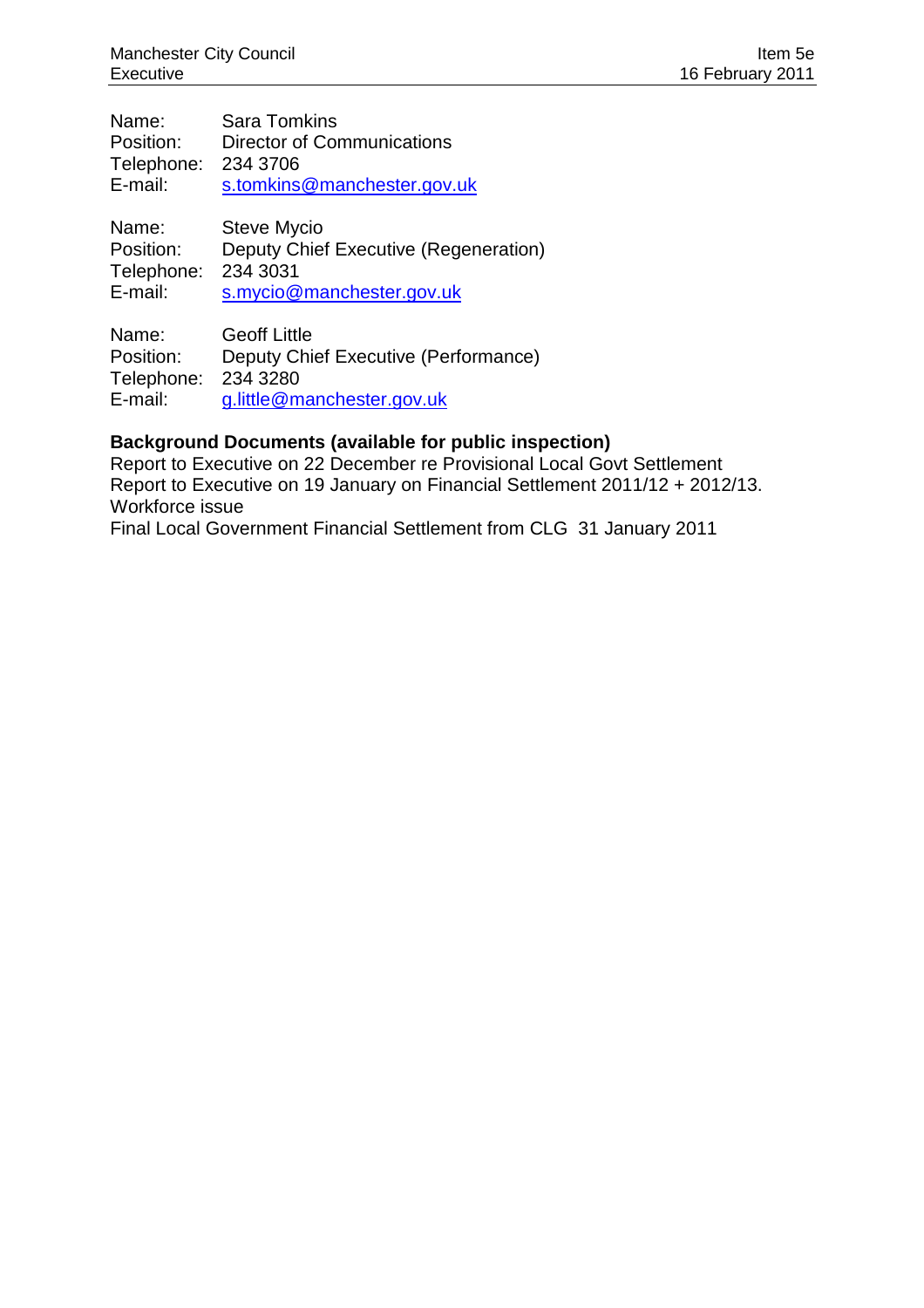### **1. Introduction**

#### **Budget overview**

1.1 Set out in the table below is the opening 2011/12 net cash limit budget and FTE number for the corporate core, which comprises the Council's Chief Executive's and Corporate Services Directorates and the Directorate of Transformation. This opening budget is before adjustment for the growth and savings proposals set out in this report. It includes the mainstreaming of costs previously funded from Area Based Grant (ABG) of £19.607m. Savings totalling £8.355m are to be achieved against the total ABG including £5.09m from the corporate core. More details of the ABG review savings are included in a separate report on this agenda (Revenue Budget 2011/12 and 2012/13).

### **2011/12 Cash Limit Budget (before growth and savings proposals)**

| <b>Net Cash Limit Budget</b> |       |
|------------------------------|-------|
| £97.766m                     | 2,962 |

1.2 The existing Analyse and Improve Manchester (AIM) Programme within the corporate core already has significant efficiency savings, however these savings are insufficient in the light of the local government financial settlement and further cost reductions have had to be identified.

1.3 Efficiency savings of £1.8m have been delivered in 2010/11. The savings targeted within the corporate core were a further £11.6m for the period 2011/12 to 2012/13. Prior to the settlement, savings amounting to £7.9m of this original target had been identified and verified as achievable, incorporating a planned reduction of 199 full time posts.

1.4 The post settlement savings identified for the corporate core are a total of £22.2m, an increase of £14.3m in the overall savings identified. This incorporates a further reduction of 227 full time posts, taking the total to 426.

1.5 In addition to the above savings, the Directorate of Transformation, working with others within the corporate core, is responsible for the delivery of a number of 'cross cutting' projects which will deliver savings across the whole of the Council. The total saving from these projects is £6.6m, of which £5.7m had been identified prior to the settlement. The key elements are an improved contract management process (£3.0m); property savings arising from increased flexible and mobile working (£2.7m); and the rationalisation of administration and business support functions (£0.7m).

1.6 The proposals set out in this report to achieve the savings required by the settlement will re-focus the resources of the Chief Executive's, Corporate Services and Transformation Directorates so that the corporate core of the Council can continue to support the effective discharge of the Council's leadership role for Manchester.

1.7 The core functions are pivotal to securing the social, physical and economic future of the City. This has never been more important as the sub-region faces the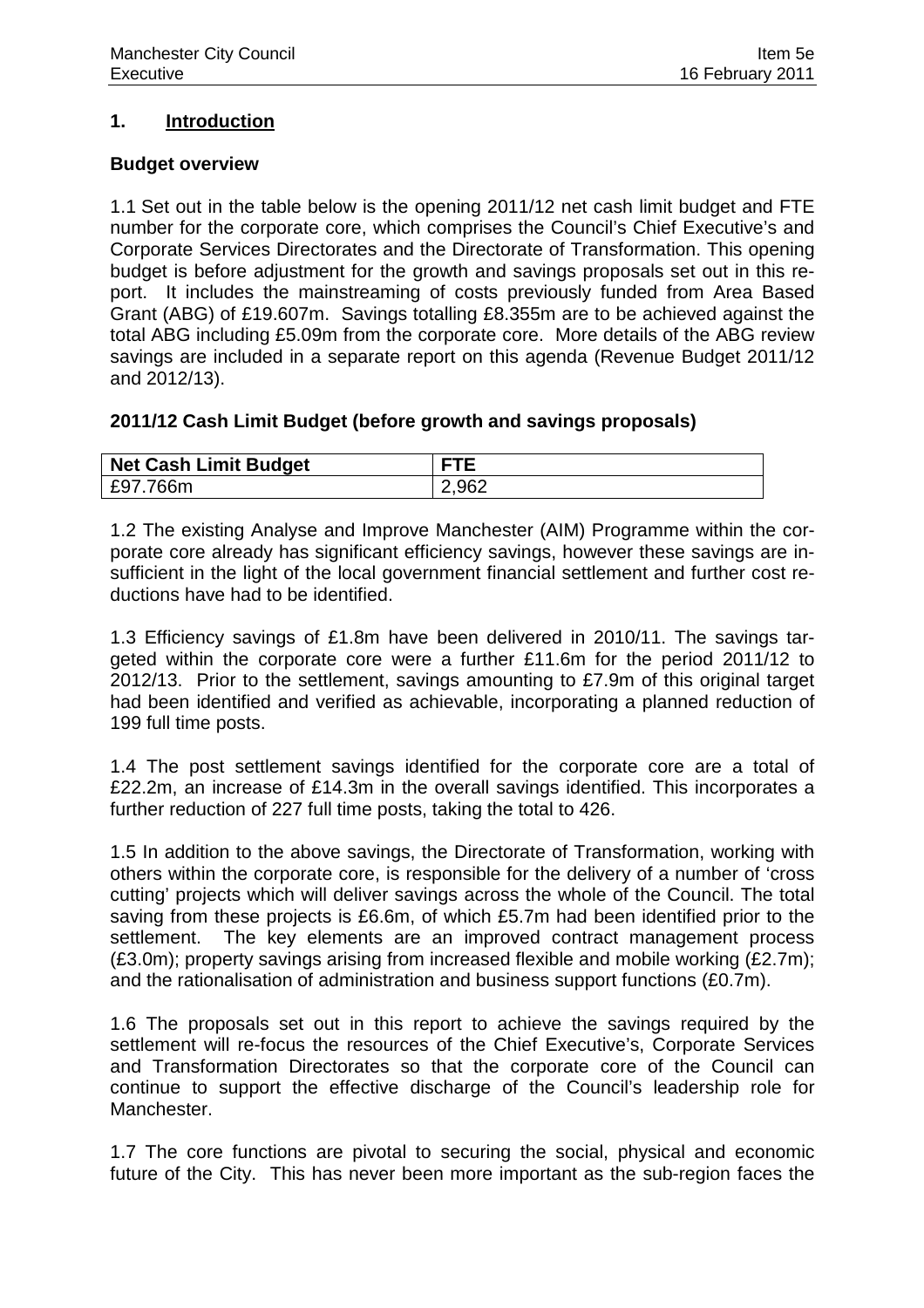prospect of approximately 11,000 jobs being lost, but also the opportunity to create approximately 74,000 jobs. The corporate core, therefore, has to focus on creating the conditions for economic growth, translating growth into jobs and ensuring that Manchester people are equipped to access those jobs. The core must ensure that growth is translated into reductions in demand for dependency-related public services to reduce the disproportionate costs for the Council and other agencies.

1.8 The corporate core is changing radically by adopting a centre of excellence model to provide the leadership and professional expertise in areas such communications, policy, strategic development, performance and research, finance, HR / OD, property, ICT and Transformation. Business partner relationships will be used to draw the support of core functions to the commissioning role of strategic directorates.

1.9 The regeneration function will be repositioned by the creation of Neighbourhood Regeneration Teams which will draw the support of core functions to neighbourhoods to support social and physical transformation. The strategic functions for housing, planning and transport will also be refocused to support the economic growth agenda.

1.10 The proposals in this report are in line with the direction of travel set by the AIM programme, but given the impact of the settlement, we will go further and faster. The budget as a whole prioritises, so far as possible, resources at the point of delivery for residents, communities and customers. The scale of reductions in the corporate core is, therefore, greater than the externally facing parts of the Council.

1.11 These levels of reductions cannot be achieved by further efficiencies alone. Much more radical reforms of the core are needed. In doing so, these proposals will strengthen our focus on neighbourhoods and strategic developments at city and subregional levels and strengthen our skills within the core to support public sector reform through new investment models, such as the Manchester Investment Fund. However, this will be a challenging transition to a corporate core that will become significantly smaller.

# **2. Reducing and Refocusing Resources**

# **A. Leadership for Reform**

2.1 The scale of reductions in resources means that the corporate core needs to reduce. The challenges facing the Council and the City are such that the core also needs to be stronger and to have new skills to develop new models, not only for prioritising economic interventions, but service interventions too.

2.2 The role of the Chief Executive in leading the Strategic Management Team will be critical to delivering the far reaching organisational changes set out in the budget proposals as a whole. His role as Head of the Paid Service supported by the new HR / OD function and the new m people process, will be essential in delivering the required budget reductions, whilst maintaining a motivated workforce with the shared values and generic skills that the Council will need going forward.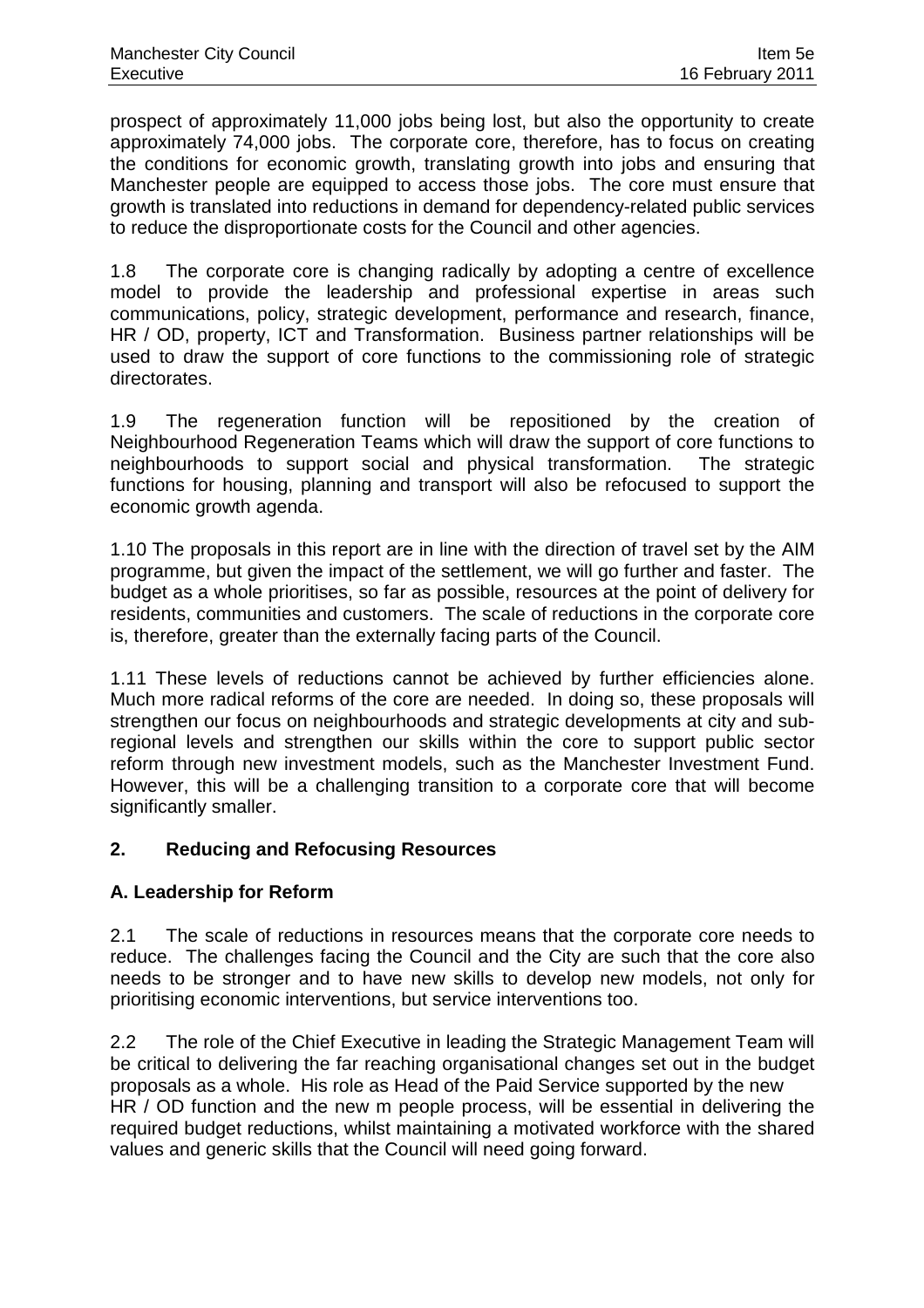2.3 The Chief Executive also has a leadership role in relation to AGMA and (from 1<sup>st</sup> April, 2011) the Combined Authority. The Chief Executive will continue to take direct responsibility for city centre regeneration and will lead a centralised strategic development function. These roles will be essential in securing economic growth and enabling more Manchester people to contribute to and benefit from that growth.

2.4 The core policy function will be strengthened on a hub and spoke basis, providing capacity for leadership of AGMA and the skills needed for new models of supporting private sector investment, e.g., Regional Growth Fund. This is key to the development of AGMA and the sub-region, but will be of particular benefit to Manchester residents.

# **B. Universal Services**

2.5 Post settlement, we are taking a more radical approach by refocusing universal services such as Planning and Housing and moving services such as Culture, Crime and Disorder and the Joint Health Unit out of the Chief Executive's Directorate and into outward facing strategic directorates,

2.6 Planning and Housing will integrate their strategic functions to support the economic growth agenda and the work of Neighbourhood Regeneration Teams. It is proposed that the Housing service will be refocused and consider ceasing to directly deliver services. More detailed consideration will be given to the option of procuring a new service to manage all existing housing management functions. Any such proposal will require a review of current arrangements with third parties, compliance with procurement rules, consultation and an Executive decision. Other support services will be transferred as appropriate to the wider corporate core (e.g. IT, capital programme, communications). Through a local co-operation agreement, the contribution of Registered Social Landlords will also be maximised. The remaining strategic functions will be aligned into a small core team. Work will also take place during the course of the year to streamline and rationalise the Planning and Building Control functions. The combined savings target for these services has increased since the settlement from £108k to £348k. Within this the loss of Planning Delivery Grant is being absorbed.

2.7 Community safety co-ordination and the anti-social behaviour action team will move to Neighbourhood Services and be integrated into Neighbourhood Delivery Teams. We will work with GMP to bring this together with neighbourhood policing and increase the role of Registered Social Landlords in controlling anti social behaviour. Family intervention and domestic abuse services will transfer from the Crime and Disorder Team to the Children and Adults Directorates and drug and alcohol commissioning to the public health function when this comes to the Council. A small strategic core will remain to provide leadership for the development and implementation of the crime and disorder strategy. The level of savings from Crime and Disorder has increased from £44k before the settlement to £2.2m post settlement.

2.8 The Joint Health Unit will merge with the PCT public health function. This will be transferred to the Adults Directorate. There is no savings target as the Unit is almost entirely funded from NHS resources. The funding position will be reviewed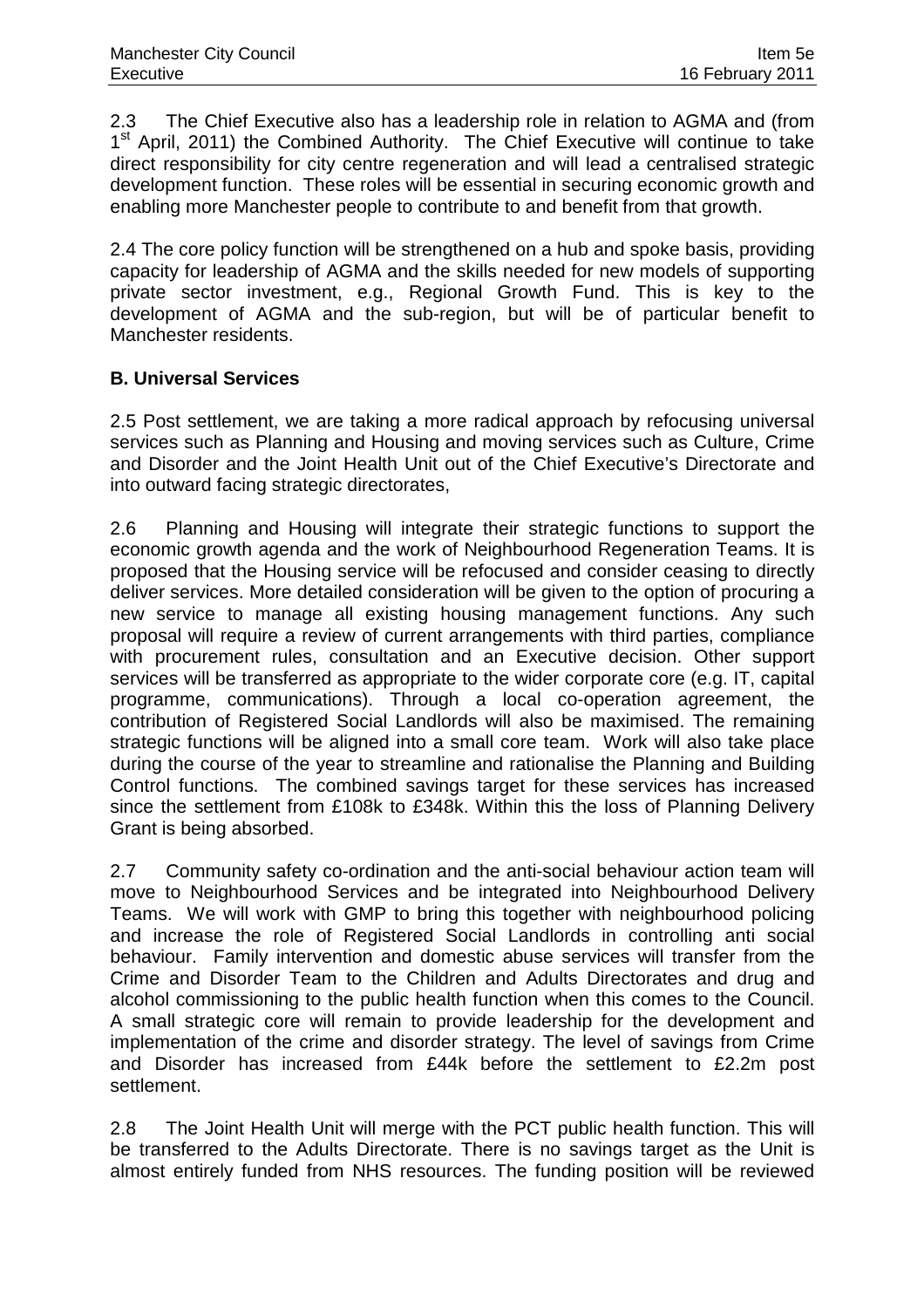when the public health responsibility and budget is transferred from the NHS to the Council in 2013.

2.9 Cultural services will transfer to Neighbourhood Services to improve and join up the neighbourhood cultural offer and better co-ordinate the cultural offer at the regional centre, notably the Library Theatre / Cornerhouse project and Central Library, but also other museum offers in the City. Also, we will improve value for money through an integrated commissioning approach with Cultural organisations. This increases savings from £111k pre-settlement to £326k post settlement.

2.10 An options review of Manchester Adult Education (MAES) will be undertaken in 2011/12 with a view to implementing any changes to the delivery of the service in 2012/13. As the detailed design progresses the people impact will be identified. In the meantime savings of £142k will be required.

## **C. Targeted Services**

2.11 The corporate core will play a leading role in integrating targeted services for those individuals and families with multiple problems or complex needs and who are often living chaotic lives. This is at the centre of the council's determination to reduce demand for public services by those who are most dependent. As described elsewhere in the budget proposals, there is a proposition to create a single budget for services targeted on complex families called the Manchester Investment Fund. The Policy and Performance and Research centres of excellence, working with the Strategic Finance function, will lead the creation of the new investment methods needed to make the fund self sustaining by creating returns on investment from reduced demand. The Neighbourhood Regeneration Teams will lead and coordinate the integrated commissioning for complex families at neighbourhood level using the new fund.

# **D. Neighbourhood**

2.12 Neighbourhood Regeneration Teams will lead and co-ordinate the economic, social and physical transformation of neighbourhoods and investment priorities. They will be 'Custodians of Place' overseeing neighbourhood and community development on a holistic basis. They will advocate for place – influencing mainstream services and commissioning plans as Place Partners. The savings requirement from streamlining these services before the settlement was £1m. There was also a savings target of £1m for reduced programme management (see 2.13 below). Post settlement the combined requirement for both is £2.5m.

2.13 Neighbourhoods will also be supported by the new Policy and Performance and Research centres of excellence and by a programme management and resource procurement function, which will be slimmed down and focused on attracting new forms of investment, both public and private (see section 2.15 below for performance and research savings figures).

2.14 Ward Co-ordination will be integrated into the role of Neighbourhood Regeneration Teams. This will enable the Council to ensure that the resources of the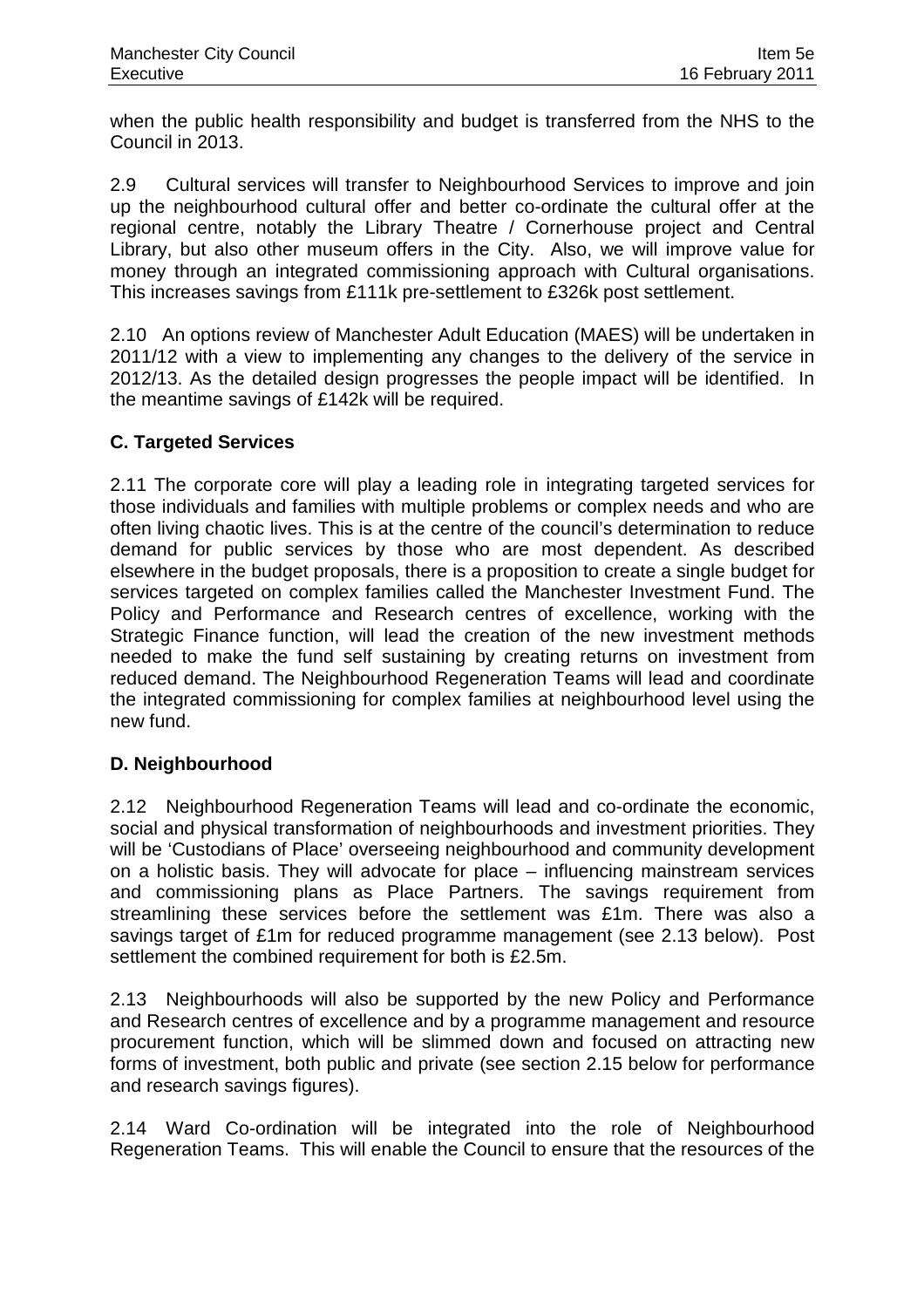whole Council and of other public services are focused on reducing deprivation and dependency at neighbourhood level.

## **E. Core**

2.15 Progress has been made over the last two years in bringing financial management and, more recently, HR / OD into the centre of excellence model and this is now supported by the single shared service centre. The AIM programme was to adopt the same model for other core functions. Post settlement, we are going further and on a more centralised basis with centres of excellence, strongly linked by business partners to support directorates and, through Neighbourhood Regeneration Teams, neighbourhoods.

2.16 The performance and research functions from across the Council will be brought together to work together in a centre of excellence model. The function will also strengthen the connection between performance, research and intelligence and strategic finance, supported by the recent establishment of an Assistant Chief Executive post for Finance and Performance replacing two previous posts at Assistant Chief Executive level. The purpose of this will be to make better use of financial management information and connect that to performance information, giving us a stronger understanding of value for money. This has never been more important. The link between performance and strategic finance also enables the bringing forward of new investment methods such as the Manchester Investment Fund that are key to delivering our priorities of growth and reduced dependency. A savings target of £1.4m has been increased to £2.84m post settlement.

2.17 The HR/OD function has been transformed over the past year creating significant savings. The pre- settlement savings target for HR/OD was £1.55m. This has not been increased because the priority for this part of the core is to support the delivery of the current VER/VS exercise and to support the delivery of the organisational change set out in the budget proposals which will depend, more than anything else, on the people aspects of transformation and m people.

2.18 Prior to the settlement, we were planning to reduce the Directorate of Transformation function to ensure that capacity is embedded within directorates. This was planned to release £960k. Following the settlement, the proposal is to accelerate this with the Directorate of Transformation capacity being mainstreamed within two years. A small residual capacity will remain within the core to oversee the transformation process. We will also consolidate all ICT hardware, applications and people to realise further efficiencies and improve service delivery. This will need to be carefully managed as so as not to adversely impact on the overall change programme for the Council. The new savings target for the Directorate, including ICT, is £5.4m.

2.19 The corporate communications function was scheduled to deliver savings of £490k. Post settlement, the cost of communications to the Council is planned to reduce by 28.9% with a saving of £1.78m, including a reduction of £180k for events. There will be reductions in communications management, administration, accounts handling and in the press office. The m four print and design function and the events team will be given increased revenue targets. Publications, including the Council's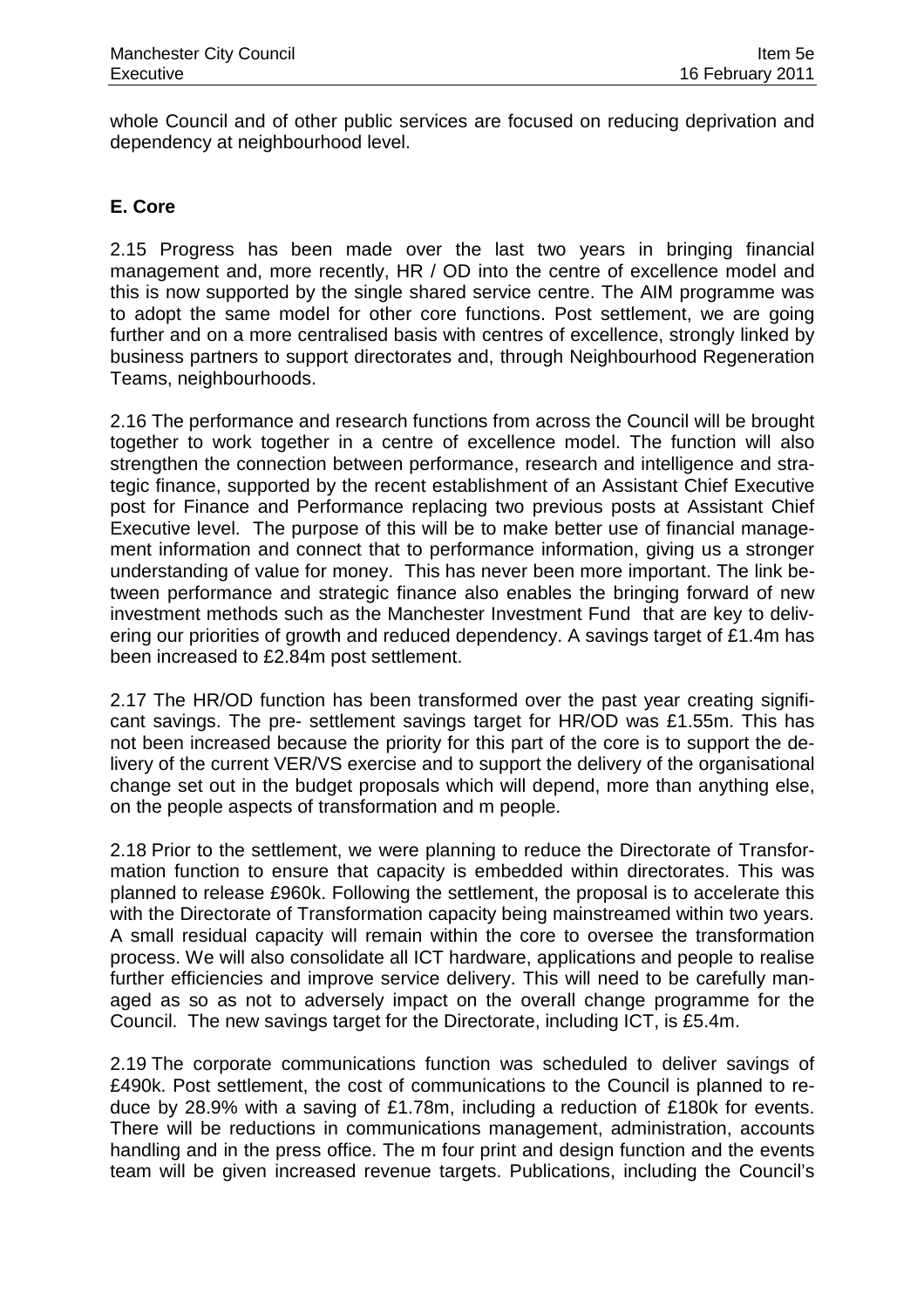newspaper "Manchester People" and the Ward News magazine "Life, in … "will be continued with on-line versions only. The events budget will be re-prioritised to support community events and economic growth.

2. 20 Legal Services supports the Council in carrying out all of its functions whether service delivery, development of strategy or delivery of major developments and initiatives and is organised in groups aligned to the strategic directorates in order to better respond to their needs. There is good evidence that our Legal Service is more cost effective than external provision and externalising this service would, therefore, only increase costs. In light of the settlement £50k efficiency savings have been identified and the service will work with directorates to consider opportunities for further savings, for example, reducing external legal costs. We are actively assessing whether collaborative working with other AGMA councils has the potential to deliver longer term improvements, as well as further efficiencies.

2.21 Democratic Services and the Executive deliver the Council's statutory responsibilities in relation to elections, registration services (births, deaths, marriages, civil partnerships and citizen ceremonies), the coroner service, access to information /information compliance and the Council's decision making processes, and provide core support to all in relation to governance. The service also provides support to council members, including the Lord Mayor and manages civic engagements and events. Key changes in these areas include: the referendum on the Alternative Voting system; proposals in the Localism Bill for referenda on local issues; elections for directly elected police commissioners and mayors, implementation of individual Electoral Registration; and introduction of the Combined Authority. The services are reviewing current structures and business processes to ensure that they are equipped to meet the new and existing obligations and changing demands on members and that they also improve the customer experience. Potential savings of £168k have been identified through streamlining services across the Executive, reducing numbers of committee meetings and meeting catering, increased delegation, reducing civic hospitality and increased income generation in registration services.

2.22 Financial management will become more streamlined and develop the skills of business partners to provide strategic advice and support. This function will work closely with policy and with performance and research to develop more commercial skills, to integrate financial and performance support and to develop skills such as cost benefit analysis. Savings will increase from £33k pre-settlement to £935k post settlement.

2.23 Corporate Property and Capital Programmes will align resources to more efficiently manage the Council's property. This will include a review of Council-wide facilities management. This will support effective and efficient delivery of the capital programme and major projects. Corporate Property will also deliver major savings from rationalising property assets. Capital Programme savings have increased from £35k to £385k. Corporate Property savings are £179k, in addition to delivering the council wide property rationalization savings of £2.7m.

2.24 Corporate Procurement plays a key role in delivering savings through effective procurement and contract management. There is a successful track record of delivering significant efficiencies for the Council and a leading role within Greater Man-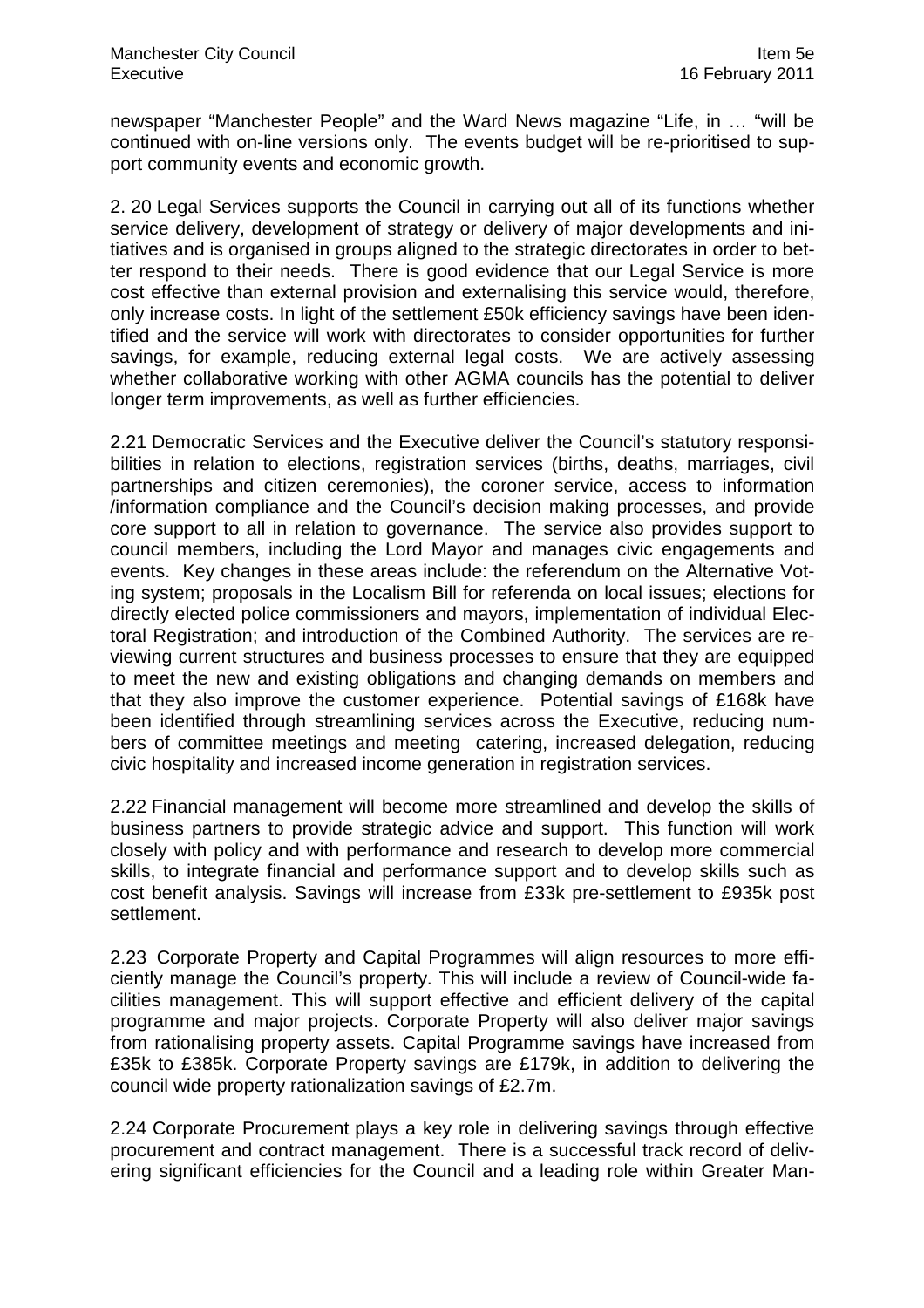chester and the wider North West. This has strategic significance to sustainable procurement and supporting local businesses. The savings target has been increased from £228k to £1.35m. They also have the task of producing sufficient savings from the wider procurement and contract management processes to offset the impact of inflation across the whole of the council's budget, and a further £3m from contract management.

2.25 Internal Audit and Risk Management will be developed in line with the centre for excellence principles and seek opportunities for savings through collaboration with partners, in particular, Salford City Council. A savings target has been increased from £75k to £125k.

2.26 The Revenues and Benefits service is facing significant change with the transfer of responsibilities for fraud to the Department for Work and Pensions and the move to Universal Benefit. In the meantime opportunities to maximise income and collection across Council functions are being developed, with particular scope identified in relation to increasing Council tax collection. Savings here have been are £115k, as well as the continual improvement of collection rates to deliver a council tax 'surplus' of £2.5m to assist the 2011/2 budget.

2.27 The Revenues and Benefits service now has responsibility for the Shared Service Centre, ensuring high quality transactional finance, payroll and HR support, including consolidating functions from elsewhere in the Council. A savings target of £1.05m has increased to £1.08m since the settlement. A rationalisation of income collection arrangements across the council will save a further £300k.

# **3. Partnership**

3.1 The Chief Executive's Directorate will provide the corporate focus for maintaining our relationships with the business community and the capability to create the conditions for private sector led growth. The core will also support our leadership of public service reform so that we are creating the conditions in which the public sector as a whole can lead the reduction of dependency. Our partnerships with the private, public and third sectors will encourage a new focus and alignment of total resources behind the priorities of growth and reduced dependency. This is the key to securing the best possible value for Manchester people.

3.2 The Chief Executive's Directorate will also build a stronger relationship with the third sector and support volunteering and community groups. Infrastructure support to the third sector is being reviewed. The sector ranges from small volunteer led local groups to large professional social enterprise bodies, but there have been key themes identified that are relevant to all: capacity building, volunteering, commissioning and community engagement. The new infrastructure service will be able to target support to those organisations that deliver key services, build resilience for small community organisations and offer a coherent gateway for volunteering opportunities.

3.3 The savings proposals for the Chief Executive's Directorate incorporate a £2m (15%) reduction in grants made by services within the corporate core to a wide range of voluntary sector organisations. The reductions made to these grants are lower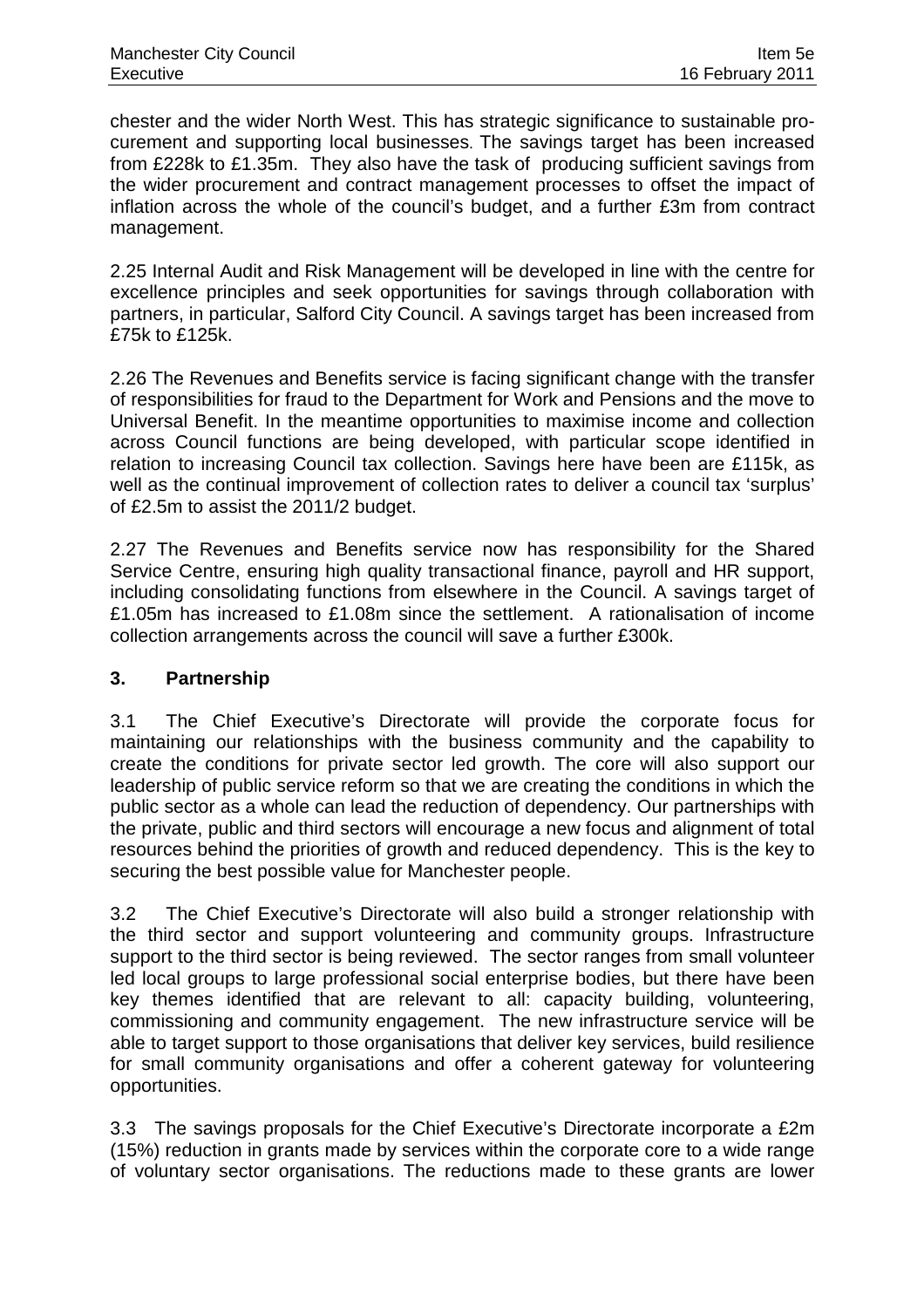than average level of saving across corporate core budgets, which is 28%. Over £11m will remain in the budget for funding from the Chief Executive's Directorate to go to the third sector These proposals will be subject to consultation and equality impact assessments, as required.

3.4 The third sector team within the Chief Executive's Directorate will lead the process of gathering intelligence on the total impact of public sector funding reductions on Manchester based voluntary and community organisations.

3.5 The CASH grants programme administered by the third sector team will have a wider remit to support volunteering and community activity at neighbourhood level. The CASH grants scheme will be amended to target resources on the basis of relative deprivation.

### **4.0 Budget Increases**

- 4.1 The budget proposals for 2011/12 to 2012/13 include the following proposals for budget increases.
	- **ICT** additional investment is required in order to strengthen the council's ICT infrastructure to support the transformation agenda. However these costs will be offset by savings elsewhere in the ICT budget,
	- Integrated Transport Authority (ITA) recharge a proportion of overhead costs had previously been recharged to the ITA. With these services now transferring to the Combined Authority, there is no longer scope to recover these costs. Over the next two years this cost pressure is being addressed by the savings proposals for the support service functions.
	- **Coroner's Service** additional funding has been identified to cover additional activity.

# **5.0 Impact on Residents, Communities and Customers**

5.1 There will be a continued focus on the regeneration of neighbourhoods and a determination to avoid any detrimental impact on the achievements made by the City Council and its partners over the next 20 years.

5.2 The role of the core will shift from direct deliverer to commissioner and/or influencer of services to residents. The focus of our efforts will be to work closely with our partners, whether that be internal or external to ensure this shift improves the service offer to residents.

5.3 Whilst the scale of efficiencies is unprecedented, it also provides an opportunity for the reform of public services across the city, seeking to maximise the role of our significant partners in the delivery of services to residents – RSLs, Health, Police, etc.

5.4 Our commitment to the third sector and supporting volunteering and community groups remains, and a concerted effort has been made to minimise as far as possible the impact on the third sector of these budget reductions – 15% in comparison to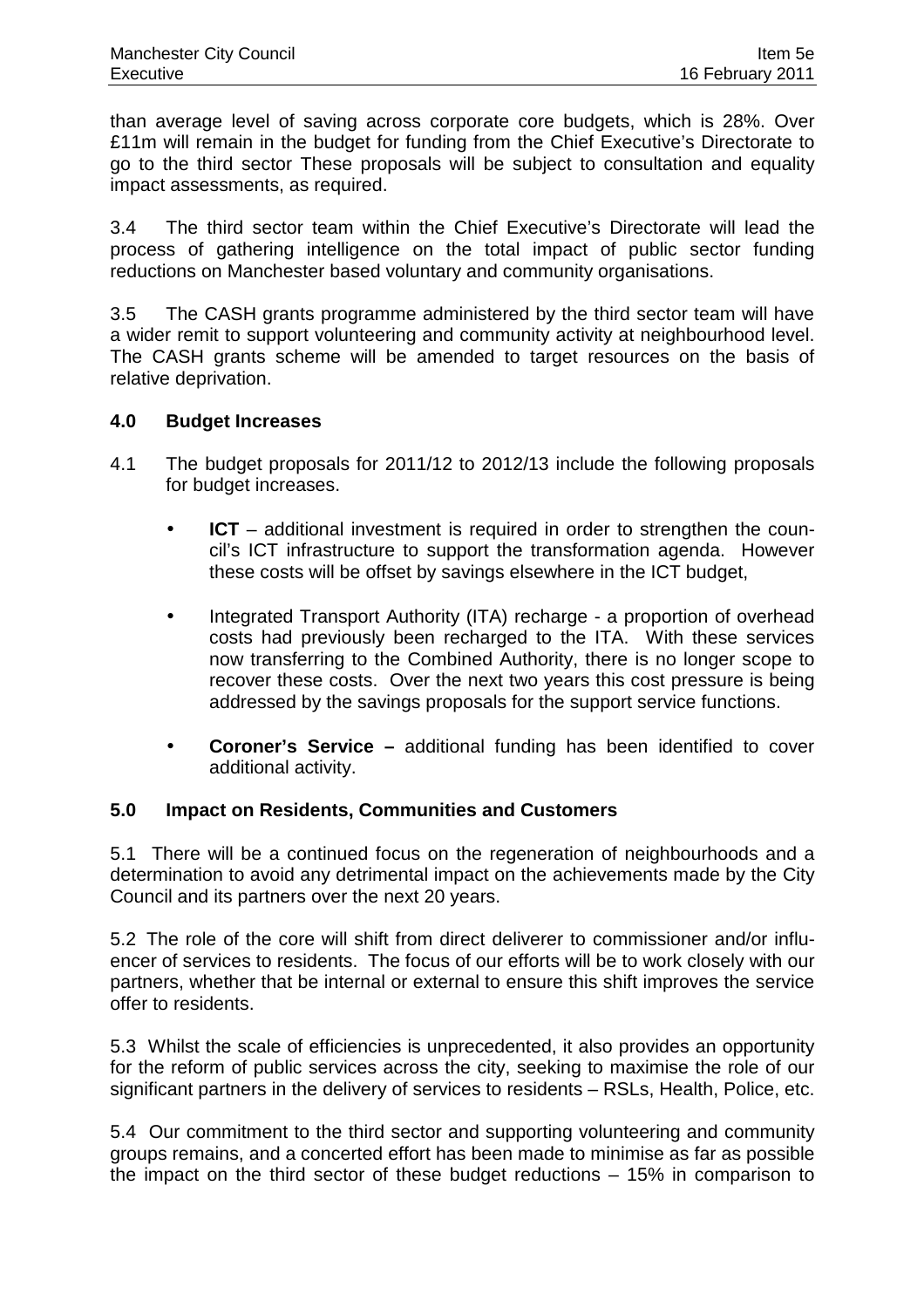28% overall – a reduction which will be managed in a way that supports residents and groups through the impacts of the reductions.

# **6.0 People Impact**

6.1 The overall scale of change within the corporate core through the AIM programme was already anticipated to be significant requiring a reduction of 199 FTE posts. The revised projection forecasts a reduction of an additional 227 posts over the next two year period, giving a total reduction of 426 FTEs, 362 in 2011/12 and 64 in 2012/13. The full extent on the impact on specific roles will not be fully understood until the details of the proposals have been worked up and engagement with staff in services has taken place. Initial discussions with Heads of Service indicate that these potential savings cannot be achieved without impact on service delivery.The areas of biggest impacts are as follows:

- Developing economic growth and reducing dependency remains one of the biggest priorities for the corporate core. The introduction of the Neighbourhood Regeneration Teams and changes to programme management will together see an overall FTE reduction of 65 being delivered through developing generic roles within revised structures, enabling reductions to be achieved through increased flexibility. This will be supported by changes to service delivery.
- The introduction of the Policy and Performance and Research centres of excellence will result in a reduction of 59 FTE though significantly reduced management arrangements, generic roles and an integrated approach to service delivery.
- An options review of Manchester Adult Education (MAES) will be undertaken in 2011/12 with a view to implementing any changes to the delivery of the service in 2012/13. As the detailed design progresses, the people impact will be identified.
- As the corporate core evolves and services are transformed, there will be a combined reduction of 29 FTE across other functions within Chief Executive's.
- An overall reduction of 52 FTEs as part of the development of a corporate shared service centre will include finance, payroll and personnel staff. This includes finance, payroll and personnel; the shared service centre will be the central resources for transactional activity delivering efficiencies through economies of scale.
- Through the use of generic role profiles and a rationalisation of Heads of Finance, there will be a reduction of 20 FTE. In addition to the changes within Finance as the SAP Business Support team integrates into the policy, performance, research and intelligence centre of excellence, there will be a reduction of 14 FTE.
- Across the remaining areas of Corporate Services, there will be a reduction of 36 FTE.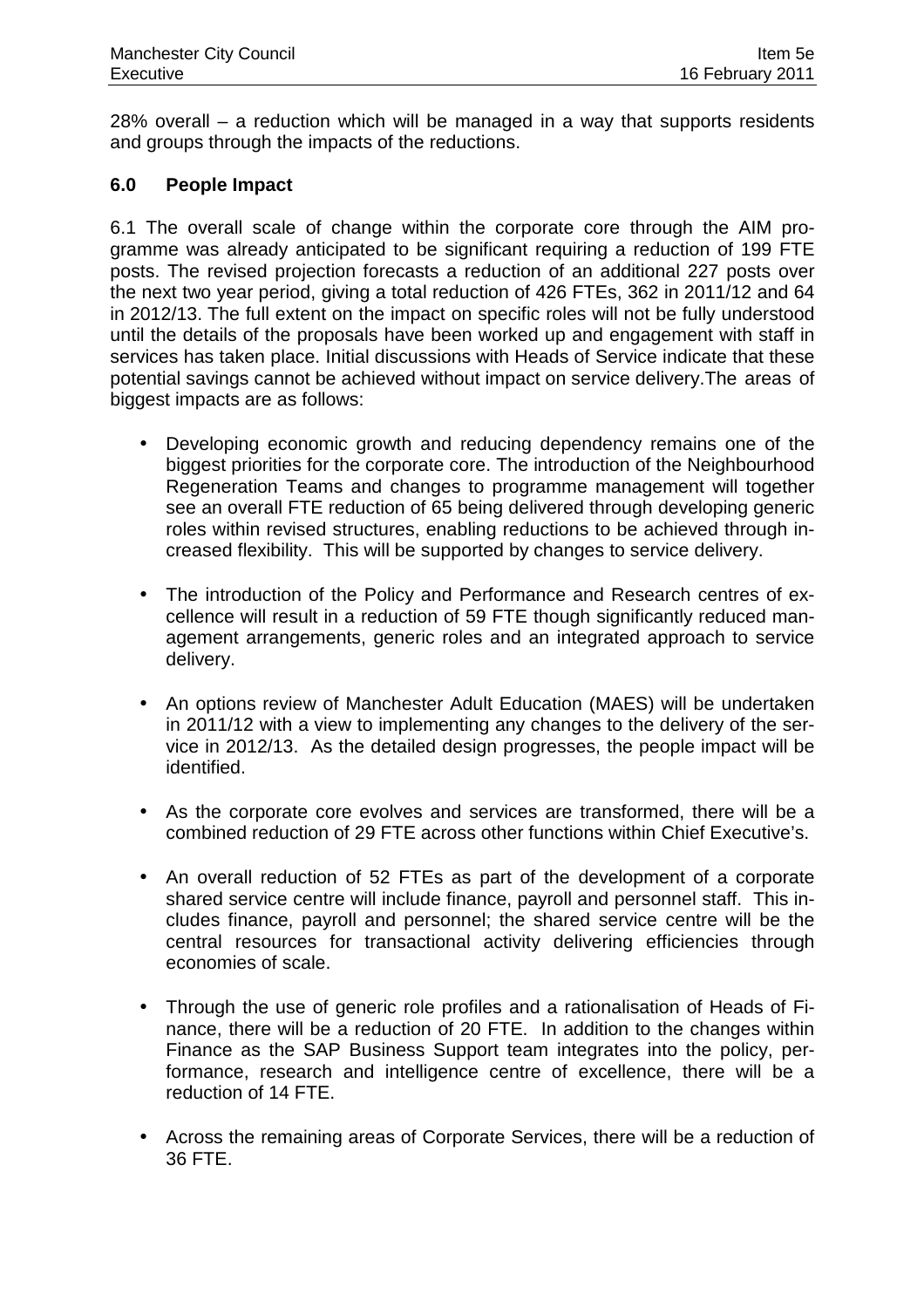• Within the Directorate of Transformation, there will be a reduction of approximately 151 FTE, this will be through the consolidation of the directorate based ICT teams and the service redesign, bringing the core and directorates together, reductions within the programme team s the transformation progresses and also some reduction with the Customer Service Centre and Corporate Contact Centre.

6.2 There are some services within the corporate core such as Crime and Disorder, Strategic Housing and Planning that are subject to further detailed design and proposals, therefore, the specific detail around any FTE reduction is unknown. As the proposals and designs develop, the information will be discussed with Members, Trade Unions and the workforce.

6.3 It is recognised that key skills within the corporate core will continue to be needed in the future, therefore, where possible, we will seek to flexibly move people around the organisation in alignment with the organisational need and m people principles.

6.4 Through detailed workforce planning, further analysis will be undertaken to map the skills of the remaining workforce resulting from the take up envisaged through the VS/VER scheme.

## **7.0 Implementation and Risk**

- 7.1 Over the two years the total savings that the corporate core has to deliver equate to almost a third of the total net budget. In addition there is a lead role in delivering the cross cutting savings, including for example the Corporate Property Review. To ensure the effective delivery of these savings will require robust project management arrangements, monitoring of budgets and effective workforce management utilising the MPeople principles.
- 7.2 The key risks to the delivery of these savings include:
	- Success of the VER/VS policy and the ability of m people to move people flexibly through the organisation
	- The capacity to support the delivery of the proposals
- 7.3 It is believed that the savings put forward are achievable. Many of the savings proposals are well developed and already underway, for example Policy Performance Research and Intelligence. Savings have been phased to reflect realistic, but stretching, timescales for delivery, and the core support team from the Directorate of Transformation, HR/OD Business Partners and Finance will remain in place to provide the support required. Finally detailed workforce planning has been undertaken and the earlier transformation processes have been successful in moving people into new roles or to different opportunities outside of the organisation.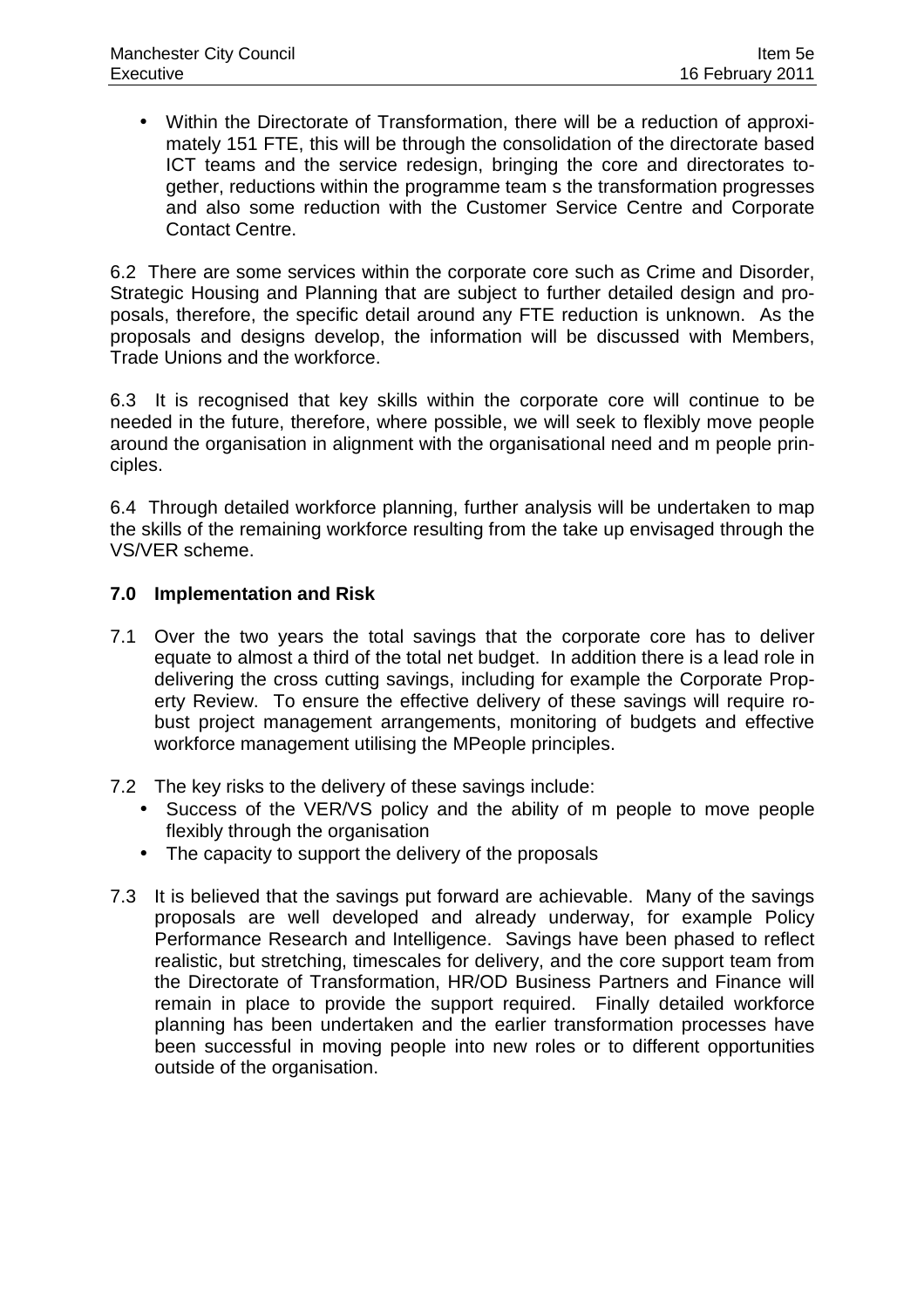| <b>Proposed Savings Options - Corporate Core</b>                                                                                                                                                                            |                       |                 |                         |                 |
|-----------------------------------------------------------------------------------------------------------------------------------------------------------------------------------------------------------------------------|-----------------------|-----------------|-------------------------|-----------------|
| <b>Detail of Proposal</b>                                                                                                                                                                                                   | <b>Type of Saving</b> |                 | <b>Amount of Saving</b> |                 |
|                                                                                                                                                                                                                             |                       | 2011/12         | 2012/13                 | <b>Total</b>    |
|                                                                                                                                                                                                                             |                       | £,000           | £,000                   | £,000           |
| <b>CORPORATE CORE</b>                                                                                                                                                                                                       |                       |                 |                         |                 |
| <b>CHIEF EXECS</b>                                                                                                                                                                                                          |                       |                 |                         |                 |
| <b>Directorate of Culture</b>                                                                                                                                                                                               |                       |                 |                         |                 |
| <b>Cultural Strategy</b>                                                                                                                                                                                                    |                       |                 |                         |                 |
| Programme management - Reduced feasibility Studies                                                                                                                                                                          | <b>Existing AIM</b>   | 5               |                         | 5               |
| <b>Strategic Cultural projects</b>                                                                                                                                                                                          |                       |                 |                         |                 |
| <b>Cultural Development Fund</b>                                                                                                                                                                                            | <b>Existing AIM</b>   | 13              |                         | 13              |
| <b>Manchester Galleries</b>                                                                                                                                                                                                 |                       |                 |                         |                 |
| Reduce Level of investment for Marketing                                                                                                                                                                                    | <b>Existing AIM</b>   | 12              |                         | 12              |
| Redesign/ Restructure of Establishment                                                                                                                                                                                      | <b>Existing AIM</b>   | 22              |                         | 22              |
| Improved efficiency of buildings management systems                                                                                                                                                                         | <b>Existing AIM</b>   | 20              |                         | 20              |
| <b>Income Growth from Commercial Activities</b>                                                                                                                                                                             | <b>Existing AIM</b>   | $\overline{32}$ |                         | $\overline{32}$ |
| Improvements in Education Cost Recovery                                                                                                                                                                                     | <b>Existing AIM</b>   | $\overline{2}$  |                         | $\overline{2}$  |
| Reductions in Exhibitions Programme                                                                                                                                                                                         | <b>Existing AIM</b>   | 5               |                         | 5               |
|                                                                                                                                                                                                                             |                       |                 |                         | $\mathbf 0$     |
| Savings on cultural investments (c.5%): Contractual ar-<br>rangements will require further investigation. Impact on<br>employment in funded organisations not yet known                                                     | further savings       | 0               | 50                      | $\overline{50}$ |
| Strategic commissioning approach to grants to cultural or-<br>ganisations and projects (c.15%): Funding currently goes<br>to external organisations, the impact of changing proc-<br>esses may have an impact on employment | further savings       | 19              | 46                      | 65              |
| Reduction in staffing through restructure                                                                                                                                                                                   | further savings       | 75              | 25                      | 100             |
|                                                                                                                                                                                                                             |                       | 205             | 121                     | 326             |
| <b>Planning</b>                                                                                                                                                                                                             |                       |                 |                         |                 |
| Critically review vacant posts - Reduce staffing through<br>turnover and adopting a flexible approach to workforce<br>deployment                                                                                            | <b>Existing AIM</b>   | 45              |                         | 45              |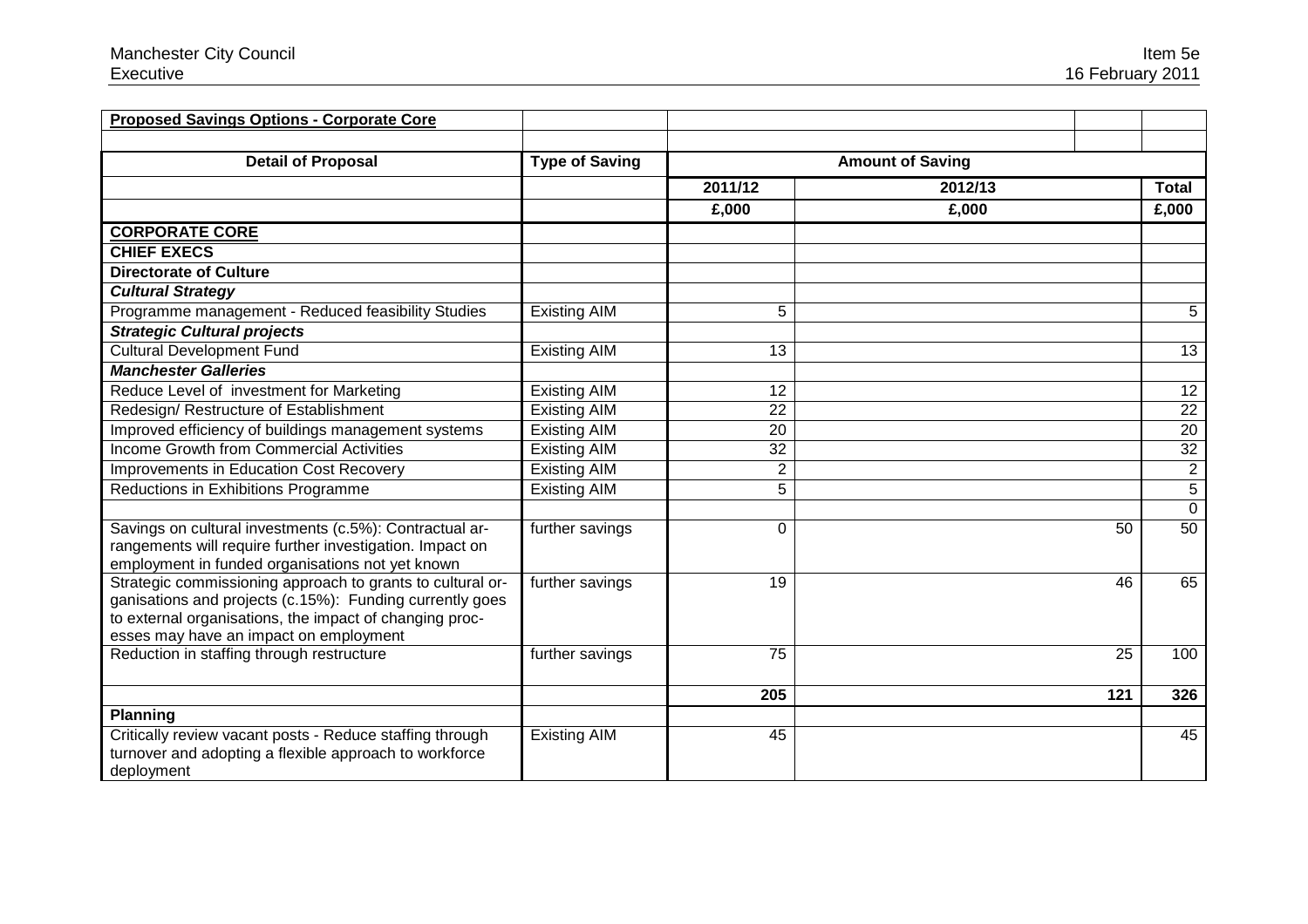| Reduced mainstream revenue support to achieve full cost<br>recovery through enhanced use of business systems and<br>new ways of working | further savings     | 200      | 300      | 500    |
|-----------------------------------------------------------------------------------------------------------------------------------------|---------------------|----------|----------|--------|
| Reduced costs to align with reduced fee income from sus-                                                                                | further savings     | 440      |          | 440    |
| tained decrease in development activity                                                                                                 |                     |          |          |        |
| Reduce work on neglected buildings                                                                                                      | further savings     | 12       |          | 12     |
| Reductions to building regulation enforcement                                                                                           | further savings     | 13       |          | 13     |
| Loss of PDG requiring first call on savings                                                                                             | further savings     | $-710$   | $-60$    | $-770$ |
|                                                                                                                                         |                     | $\bf{0}$ | 240      | 240    |
| <b>Communications</b>                                                                                                                   |                     |          |          |        |
| Events Unit - reduced expenditure on events                                                                                             | <b>Existing AIM</b> | 43       |          | 43     |
| Reduction in Communications structure in line with activity                                                                             | <b>Existing AIM</b> | 188      |          | 188    |
| Reduction in Communications budgets                                                                                                     | <b>Existing AIM</b> |          | 259      | 259    |
| Further savings on communications activity                                                                                              | further savings     | 330      |          | 330    |
| Review staffing structures                                                                                                              | further savings     | 165      |          | 165    |
| Increase income from Mfour through increased pricing                                                                                    | further savings     | 218      |          | 218    |
| Reduction in events                                                                                                                     | further savings     | 179      |          | 179    |
| Cease publications spend (Manchester People and Man-<br>chester Life on line only)                                                      | further savings     | 214      |          | 214    |
| Events sponsorship/maximising public realm                                                                                              | further savings     | 187      |          | 187    |
|                                                                                                                                         |                     | 1,524    | 259      | 1,783  |
| <b>Performance - Strategic Support</b>                                                                                                  |                     |          |          |        |
| PPRI projects to create Centre of Excellence through the                                                                                | <b>Existing AIM</b> | 1,480    | $\Omega$ | 1,480  |
| review and rationalisation of all performance management                                                                                |                     |          |          |        |
| and research & intelligence functions across the council to                                                                             |                     |          |          |        |
| achieve more efficient working practices                                                                                                |                     |          |          |        |
| Extension of PPRI Centre of Excellence Proposals (incl                                                                                  | further savings     | 500      | 200      | 700    |
| review of strategic relationship between regeneration,                                                                                  |                     |          |          |        |
| housing and planning and partnership with CNE)                                                                                          |                     |          |          |        |
| Implementation of revised arrangements in relation to in-                                                                               | further savings     | 209      | 172      | 381    |
| frastructure support grants                                                                                                             |                     |          |          |        |
| Reduce voluntary sector grants (including change grants,                                                                                | further savings     | 119      |          | 119    |
| Shop Mobility, Village CAB)                                                                                                             |                     |          |          |        |
| Remove growth in CASH grants                                                                                                            | further savings     | 160      |          | 160    |
|                                                                                                                                         |                     | 2,468    | 372      | 2,840  |
|                                                                                                                                         |                     |          |          |        |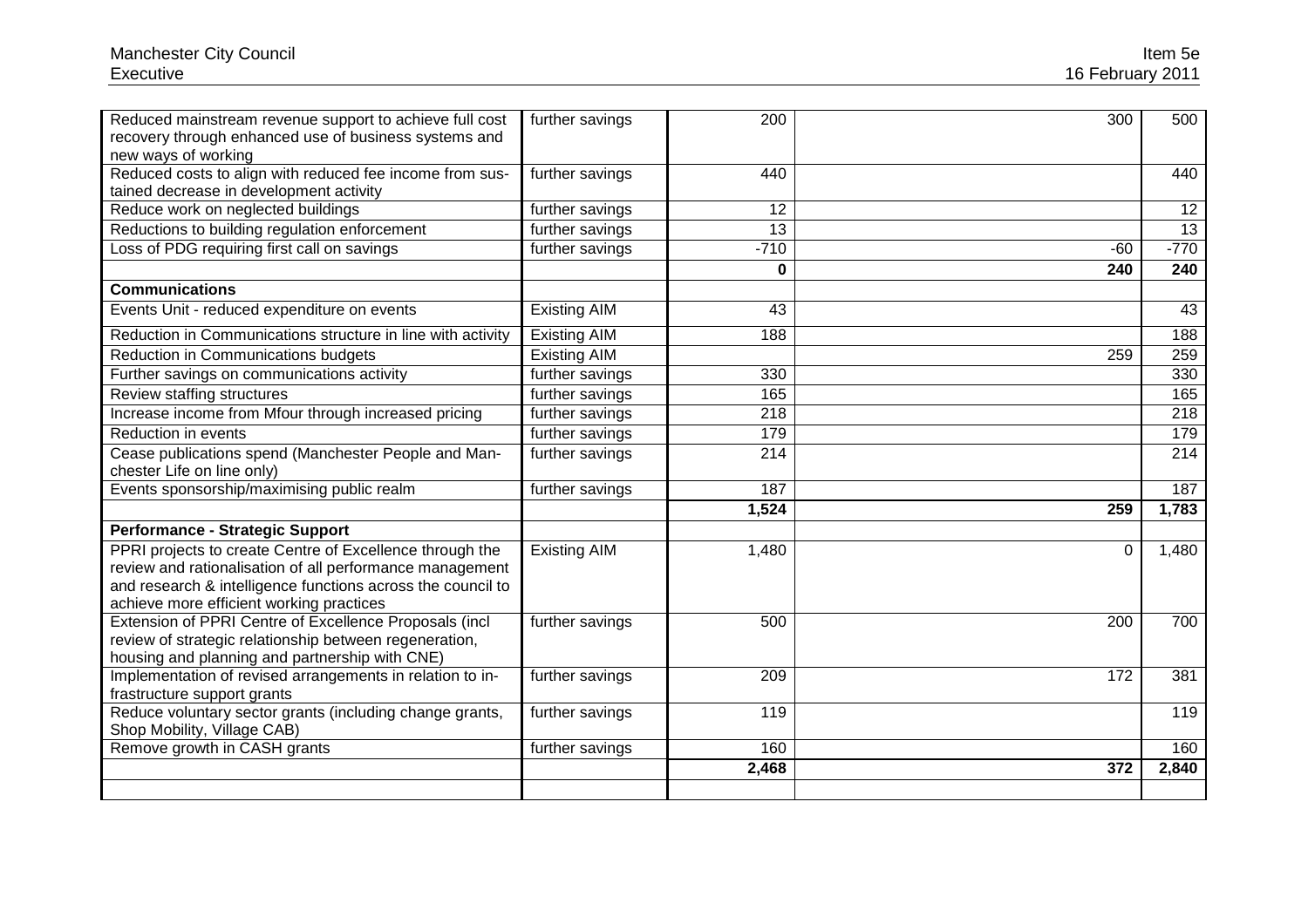| Legal, Democratic & Statutory Services and Executive                                              |                     |       |     |       |
|---------------------------------------------------------------------------------------------------|---------------------|-------|-----|-------|
| Reduce civic hospitality including cease funding for Lord<br>Mayor's Reception                    | further savings     | 61    |     | 61    |
| Legal Services efficiency savings                                                                 | further savings     | 50    |     | 50    |
| Democratic services efficiency savings including reviewing<br>arrangements for committee meetings | further savings     | 40    |     | 40    |
| Streamlining services across Executive                                                            | further savings     | 40    |     | 40    |
| <b>IT</b> efficiencies                                                                            | further savings     | 10    |     | 10    |
| Increased income in registration services                                                         | <b>Existing AIM</b> | 17    |     | 17    |
| Cancellation of corporate subscriptions (NW Employers &<br>LGIU)                                  | further savings     | 95    |     | 95    |
|                                                                                                   |                     | 313   | 0   | 313   |
| <b>Crime and Disorder</b>                                                                         |                     |       |     |       |
| Partial review of staffing requirements and improvements<br>in administration                     | <b>Existing AIM</b> | 44    |     | 44    |
| Service reorganisation to offset loss of direct grants                                            | further savings     | 1,248 |     | 1,248 |
| further savings to youth offending service                                                        | further savings     | 110   |     | 110   |
| Service reorganisation to deliver mainstream funding sav-<br>ings                                 | further savings     | 811   |     | 811   |
|                                                                                                   |                     | 2,213 | 0   | 2,213 |
| <b>HR/OD Integration Project</b>                                                                  |                     |       |     |       |
| HR/OD integration project                                                                         | <b>Existing AIM</b> | 843   | 711 | 1,554 |
|                                                                                                   |                     | 843   | 711 | 1,554 |
| <b>Regeneration &amp; Economic Urban Development</b>                                              |                     |       |     |       |
| Transformation of service delivery through Neighbourhood<br><b>Regeneration Teams</b>             | <b>Existing AIM</b> | 520   | 480 | 1,000 |
| Resource Procurement and Programme Management                                                     | further savings     | 1,000 |     | 1,000 |
| further savings identified from Neighbourhood Regenera-                                           | further savings     | 500   |     | 500   |
| tion Teams and Resource Procurement and Programme                                                 |                     |       |     |       |
| Management                                                                                        |                     |       |     |       |
|                                                                                                   |                     | 2,020 | 480 | 2,500 |
| <b>Strategic Housing</b>                                                                          |                     |       |     |       |
| Restructure of Housing Strategy Team following the re-<br>alignment of housing services           | <b>Existing AIM</b> | 108   |     | 108   |
|                                                                                                   |                     | 108   | 0   | 108   |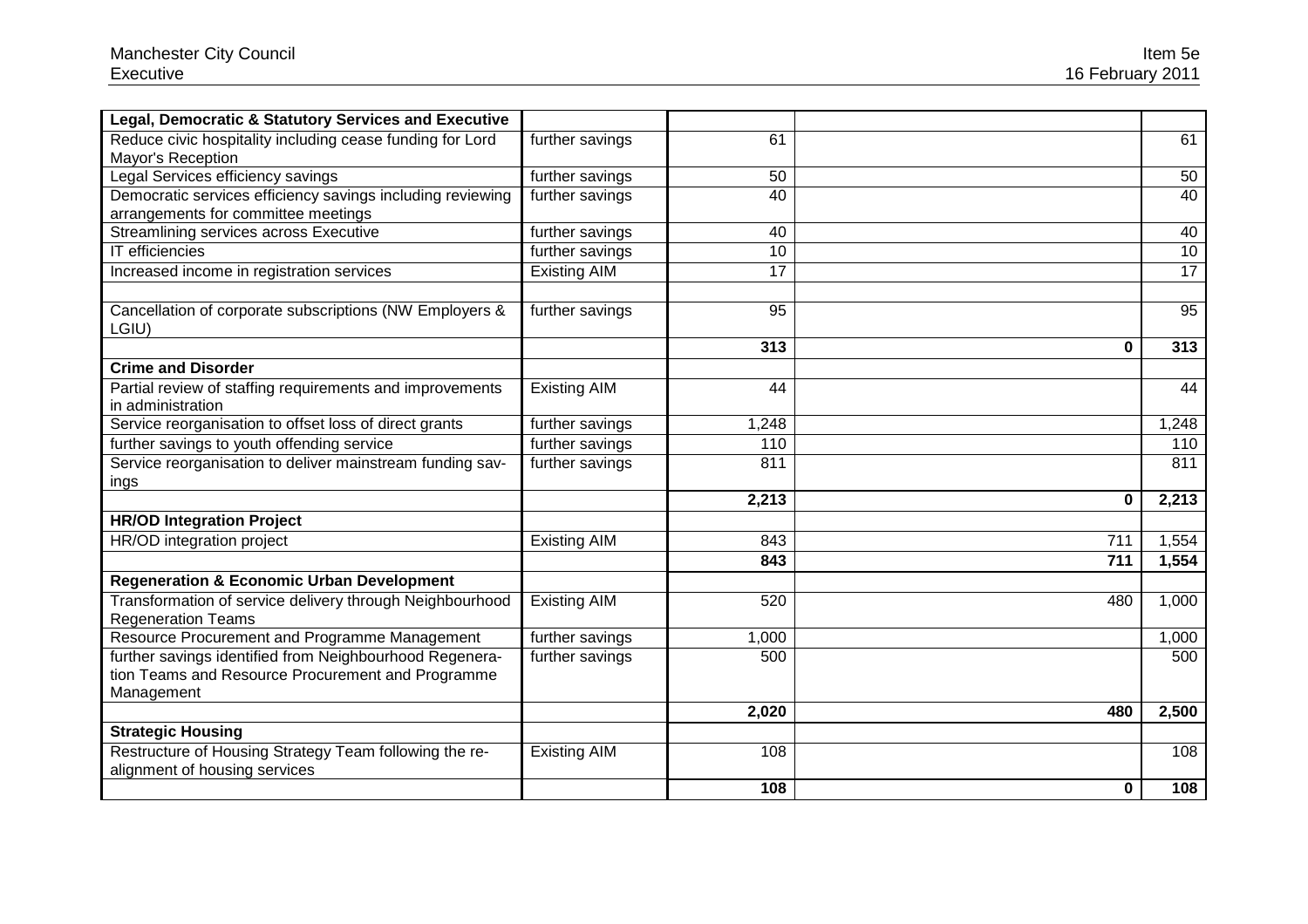| <b>MAES</b>                                                 |                     |       |          |        |
|-------------------------------------------------------------|---------------------|-------|----------|--------|
| General Efficiencies to be Achieved - Longer term options   | <b>Existing AIM</b> | 42    | 100      | 142    |
| for the service being reviewed                              |                     |       |          |        |
|                                                             |                     | 42    | 100      | 142    |
| <b>Total CEX</b>                                            |                     | 9,736 | 2,283    | 12,019 |
|                                                             |                     |       |          |        |
| <b>CORPORATE SERVICES</b>                                   |                     |       |          |        |
| <b>Corporate Procurement</b>                                |                     |       |          |        |
| Good Housekeeping activities                                | <b>Existing AIM</b> | 200   |          | 200    |
| Extended 'Good Housekeeping' activities                     | further savings     | 200   |          | 200    |
| Disestablish vacant post                                    | <b>Existing AIM</b> | 28    |          | 28     |
| Further rationalisation of staffing and income generation   | further savings     | 175   |          | 175    |
| including working with other AGMA Councils                  |                     |       |          |        |
| AGMA collaborative procurement savings                      | further savings     | 500   | 250      | 750    |
|                                                             |                     | 1,103 | 250      | 1,353  |
| <b>Revenues &amp; Benefits</b>                              |                     |       |          |        |
| Savings in postage                                          | <b>Existing AIM</b> | 5     |          | 5      |
| Review of service structures                                | <b>Existing AIM</b> | 110   |          | 110    |
| Assessment and income collection - streamlining financial   | further savings     | 300   |          | 300    |
| assessment processes in Adult Services and Revenues         |                     |       |          |        |
| and Benefits and looking to extend this work into other ar- |                     |       |          |        |
| eas such as Education Benefits (free school meals and       |                     |       |          |        |
| clothing grants) and Disabled Facilities Grant.             |                     |       |          |        |
|                                                             |                     | 415   | $\bf{0}$ | 415    |
| <b>Shared Service Centre</b>                                |                     |       |          |        |
| Phased consolidation and rationalisation of Finance, Pay-   | <b>Existing AIM</b> | 781   | 274      | 1,055  |
| roll, Personnel and OD shared service centres               |                     |       |          |        |
| Move to 2nd class post for monthly payslips                 | further savings     | 30    |          | 30     |
|                                                             |                     | 811   | 274      | 1,085  |
| <b>Audit &amp; Risk Management</b>                          |                     |       |          |        |
| Restructure of Health and Safety team                       | <b>Existing AIM</b> | 75    |          | 75     |
| Delayering of management within Internal Audit and Risk     | further savings     | 50    |          | 50     |
| Management                                                  |                     |       |          |        |
|                                                             |                     | 125   | 0        | 125    |
| <b>Financial Management</b>                                 |                     |       |          |        |
| Restructure of SAP Business Support team                    | <b>Existing AIM</b> | 335   |          | 335    |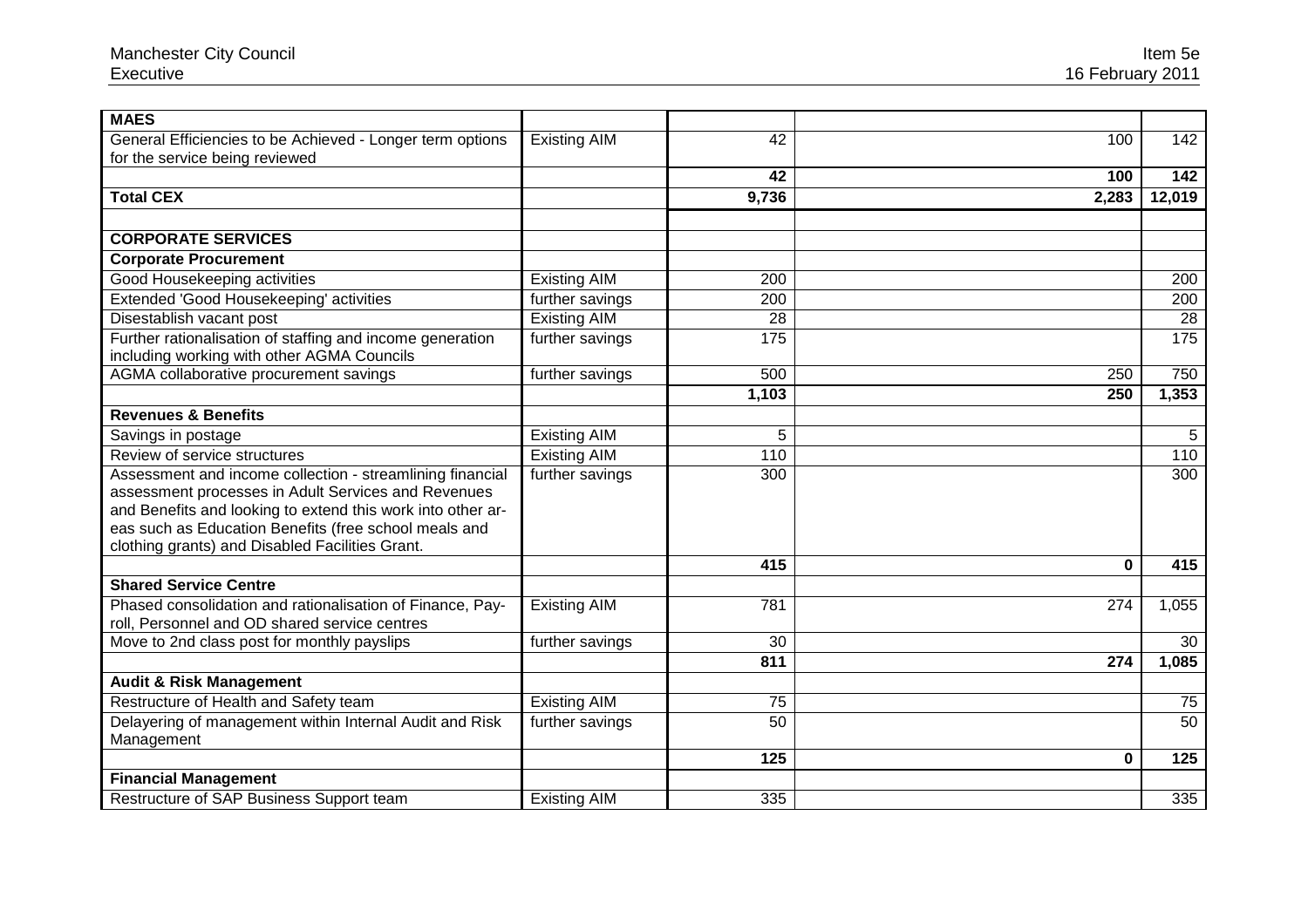| Review of Head of Finance structure in line with service                                          | further savings     | 300             | 300   | 600   |
|---------------------------------------------------------------------------------------------------|---------------------|-----------------|-------|-------|
| changes in the council and further streamlining of posts                                          |                     | 635             | 300   | 935   |
| <b>Corporate Property</b>                                                                         |                     |                 |       |       |
| Review of services and re allocation of resources to<br>achieve efficiencies                      | <b>Existing AIM</b> | 179             |       | 179   |
|                                                                                                   |                     | 179             | 0     | 179   |
| <b>Capital Programme</b>                                                                          |                     |                 |       |       |
| Reduction in stationery, accommodation costs and the im-<br>plementation of a new clocking system | <b>Existing AIM</b> | 35              |       | 35    |
| Reductions across the technical service, client function<br>and capital programme teams           | further savings     | 350             |       | 350   |
|                                                                                                   |                     | 385             | 0     | 385   |
| Reduction in Audit Fees and recharge of rates relief                                              | further savings     | 200             |       | 200   |
| <b>Total Corporate Services</b>                                                                   |                     | 3,853           | 824   | 4,677 |
|                                                                                                   |                     |                 |       |       |
| <b>DOT</b>                                                                                        |                     |                 |       |       |
| <b>DOT Team:</b>                                                                                  |                     |                 |       |       |
| AIM - Reduction in programme                                                                      | further savings     | 1,030           | 2,000 | 3,030 |
|                                                                                                   |                     |                 |       |       |
|                                                                                                   |                     | 1,030           | 2,000 | 3,030 |
| <b>Corporate Technology:</b>                                                                      |                     |                 |       |       |
| Efficiency savings to be delivered through centralisation of<br><b>ICT Service</b>                | <b>Existing AIM</b> | 694             | 266   | 960   |
| Non requirement of growth request, savings to be<br>achieved via centralisation of ICT Service    | further savings     | 1,500           |       | 1,500 |
|                                                                                                   |                     | 2,194           | 266   | 2,460 |
| <b>Cross Cutting:</b>                                                                             |                     |                 |       |       |
| Contract management process improvement                                                           | <b>Existing AIM</b> | 1,000           | 2,048 | 3,048 |
| Flexible and mobile working (Corporate Property review)                                           | <b>Existing AIM</b> | 500             | 1,588 | 2,088 |
| Rationalisation of administration and business support                                            | <b>Existing AIM</b> | 125             | 370   | 495   |
| Telephony improvements                                                                            | <b>Existing AIM</b> | $\overline{72}$ |       | 72    |
| Flexible Working - Moving to a 6:10 desk ratio assuming<br>vacant space can be let                | further savings     | 617             |       | 617   |
| Further rationalisation of co-located administration                                              | further savings     | 230             |       | 230   |